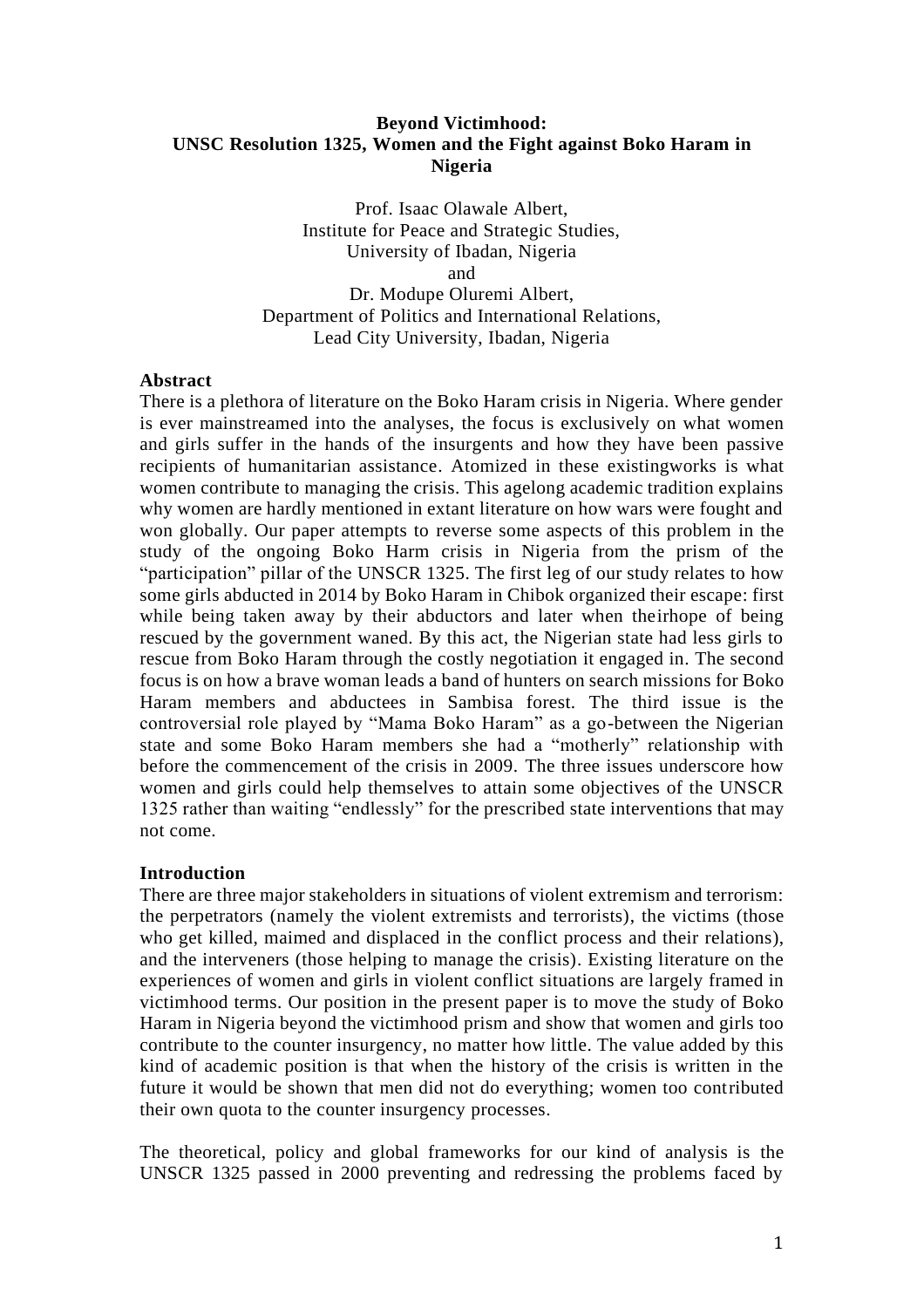women, most especially in conflict situations. It has four pillars: (i) participation, (ii) prevention, (iii) protection, and (iv) resolution and recovery. The participation pillar which is particularly emphasized in the present study makes a global call for the participation of women in decision making processes at national, regional and international levels. The pillarparticularly 'encourages' states and other relevant institutions to ensure that women are included in political decisions concerning peacebuilding, conflict resolution and post-conflict reconstruction processes. Not many countries fulfil this obligation of enabling the participation of women in managing conflict situations. What then should women and girls do at helping themselves in the context of the latitude provided by the UNSCR 1325? Our paper attempts to answer this question; it has more to do with how Nigerian women and girls got and get themselves included in the management of the Boko Haram crisis even when not officially invited. They are motivated into action largely by their commitment to the responsibility to protect.

#### **Boko Haram and Nigeria's UNSCR 1325**

Boko Haram is a radical Islamist movement whose origin can be dated back to 2002. Its founder, Muhammed Yusuf, who had been having running battles with the security system in Nigeria for a long time was killed extrajudicially by the Nigerian police in 2009. To avenge his death, the movement now led by Abubakar Shekau, resorted to terror attacks on the Nigerian state. It took the combined efforts of the Nigerian military and the Civilian Joint Task Force (CJTF) to disgorgethe group out from Maiduguri to Sambisa forest from where they launch their guerrilla attacks on soft and hard targets across northern Nigerian until recently when it restricted its activities to the border communities of Cameroun, Chad, and Niger. The group is notorious for kidnapping women and girls whichare used as sex slaves, domestic servants, suicide bombers and bargaining chips with the Nigerian state.

The UNSCR 1325 was framed to address the kind of human security crises created by Boko Haram in Nigeria and the Lake Chad Basin countries. That the insurgents still keep some of the girls and women taken from Chibok and Dapchi and have hundreds of others in their custody suggests that more is needed for meeting the expectations of the UNSCR 1325 in the region. How can girls and women complement the efforts of the government in this respect? This is where the "participation" pillar of the UNSCR 1325 becomes very important. It speaks amongst several other things to how girls and women could participate in solving the problems that confront them rather than being perpetually seen as passive victims of violent extremism and endless recipients of humanitarian support in Nigeria. For illustrating this, the following sub-sections of this paper focus on three important considerations: (i) how some abducted Chibok girls bravely escaped from their Boko Haram (ii) how Aisha the brave huntress and other women participate in the search for abductees in Sambisa forest, and (iii) the exploits of "Mama Boko Haram" as a go-between Boko Haram and Nigeria.The call of the paper is for community participation in peace operations.

## **Brave Chibok Girls**

The abduction of Chibok and Dapchi girls by Boko Haram in 2014 and 2018 respectively brought the sect out as a group opposed to women's rights and the education of the girl child. The rescue of the girls remains a global question today.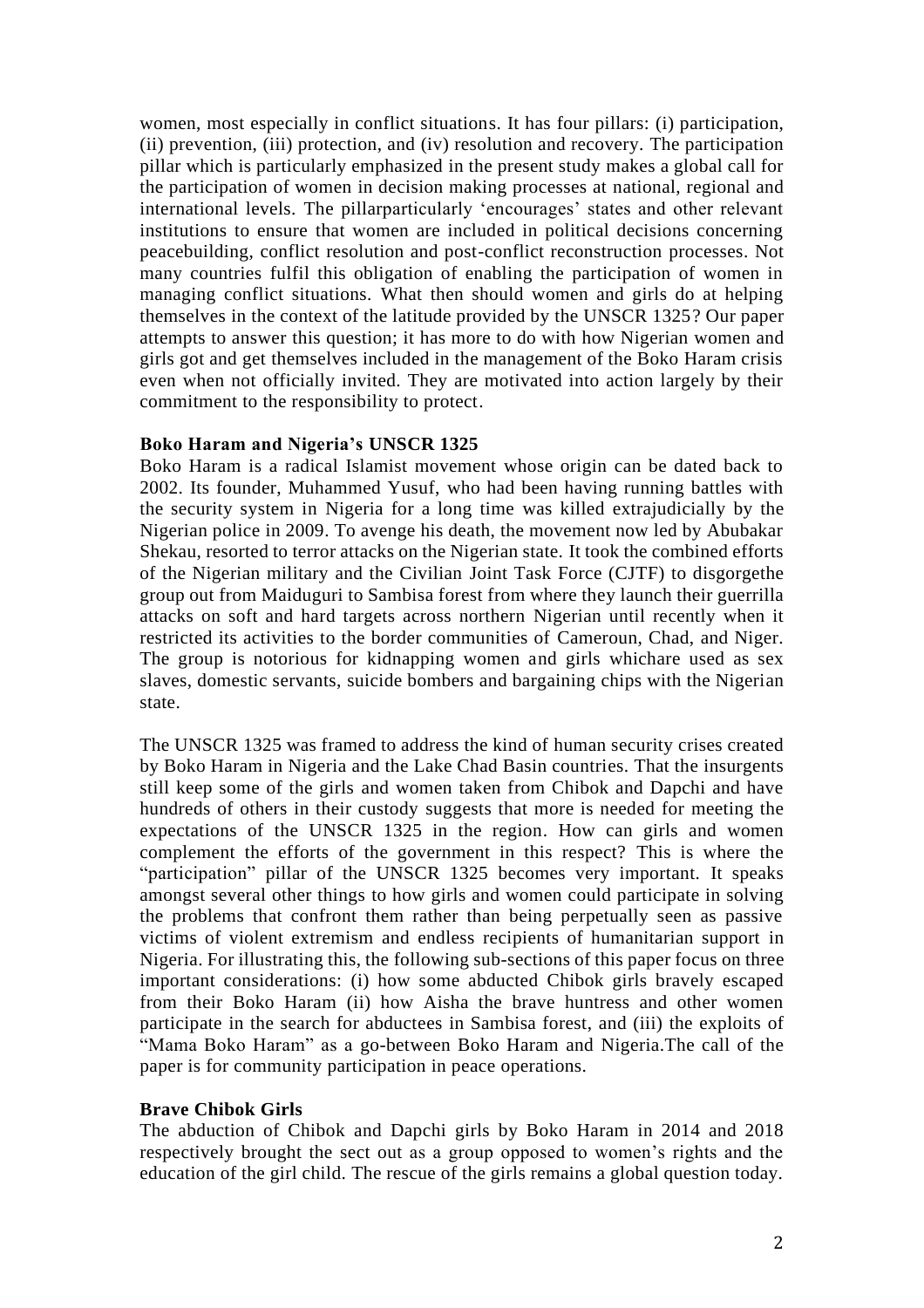It has been impossible for the military – whether operating alone or in concert with the international community - to free the girls. Those of them that survived the Boko Haram abduction returned home as a result of the condescending negotiations Nigeria had with the insurgents. As the world remembers the agonies of the girls there is the need to also salute the courage of the Chibok girls that organized their own escape from their abductors. They attained what neither the military might nor negotiation skills of Nigeria could achieve. For this reason, the girls are branded in this paper as "brave victims". The world needs more of such girls in situations of violent extremism and terrorism. Though what the girls did is very risky this response option helps to further reason around the "participation" pillar of the UNSCR 1325: the need for abductees to participate in facilitating their rescue.Rescue options may not have to be left to the third party responders alone; the abductees have a role to play in helping the process.

The Chibok girls abducted on 14 April, 2014 had no chances of escape from the school where taken. They were captured by Boko Haram members who claimed to be officers of the Nigerian army sent to protect them. They were subsequently loaded into trucks. It took them time to realise they had been abducted. Under different circumstance 53 of the over 270 girls later escaped; leaving behind more than 200 others<sup>1</sup>. In other words, about 20 per cent of the girls escaped.

How did the girls escape? Some jumped out of the truck taking them to the forest<sup>2</sup>, some ran into the bush at Sambisa while the insurgents were either sleeping or not observing. They trekked for days in the bush before finding help. Some of the girls who stayed with the insurgents long enough to get pregnant delivered while escaping but lost and buried the babies on their journeys<sup>3</sup>. They all took great risks but what happened to their peers left behind were more harrowing. They were subjected to a life of misery and starvation; converted to Islam and forced to recite verses of the Quran<sup>4</sup>. They were subjected to multiple sexual harassment, forced to carry out manual duties and suicide attacks; sold off as sex slaves to as far as Central African Republic, and even killed for disobeying orders. Some died of snake bites, some fell sick and died, and a few died as a result of friendly fire from those seeking to rescue them from their abductors.

## **The Boko Haram Huntress**

Following the abduction of Chibok girls in April 2014 some hunters constituted search parties for the abductees in Sambisa forest. Incidentally, one of their leaders is a woman named Aisha Bakari Gombi. Her gallantry earned her the nickname, the 'queen hunter' in local communities and in the Nigerian media. She grew up at Gombi, a village in the vicinity of Sambisa forest. Before the Boko Haram crisis, she hunted antelopes, baboons, and guinea fowl with her grandfather in the forest and therefore has an excellent knowledge of the terrain where the military now fight Boko Haram. The woman is also believed to have the sorcery powers for freely navigating such a dangerous environment.

Aisha's passion is for freeing abducted women and girls and liberating her community from the clutches of Boko Haram. Her first rescue mission for the Chibok girls, organized from Daggu, near Chibok was not a total success. The hunters, male and handful of female she worked with, went as far as the spot where the abducted girls were being held. However, they could not launch any meaningful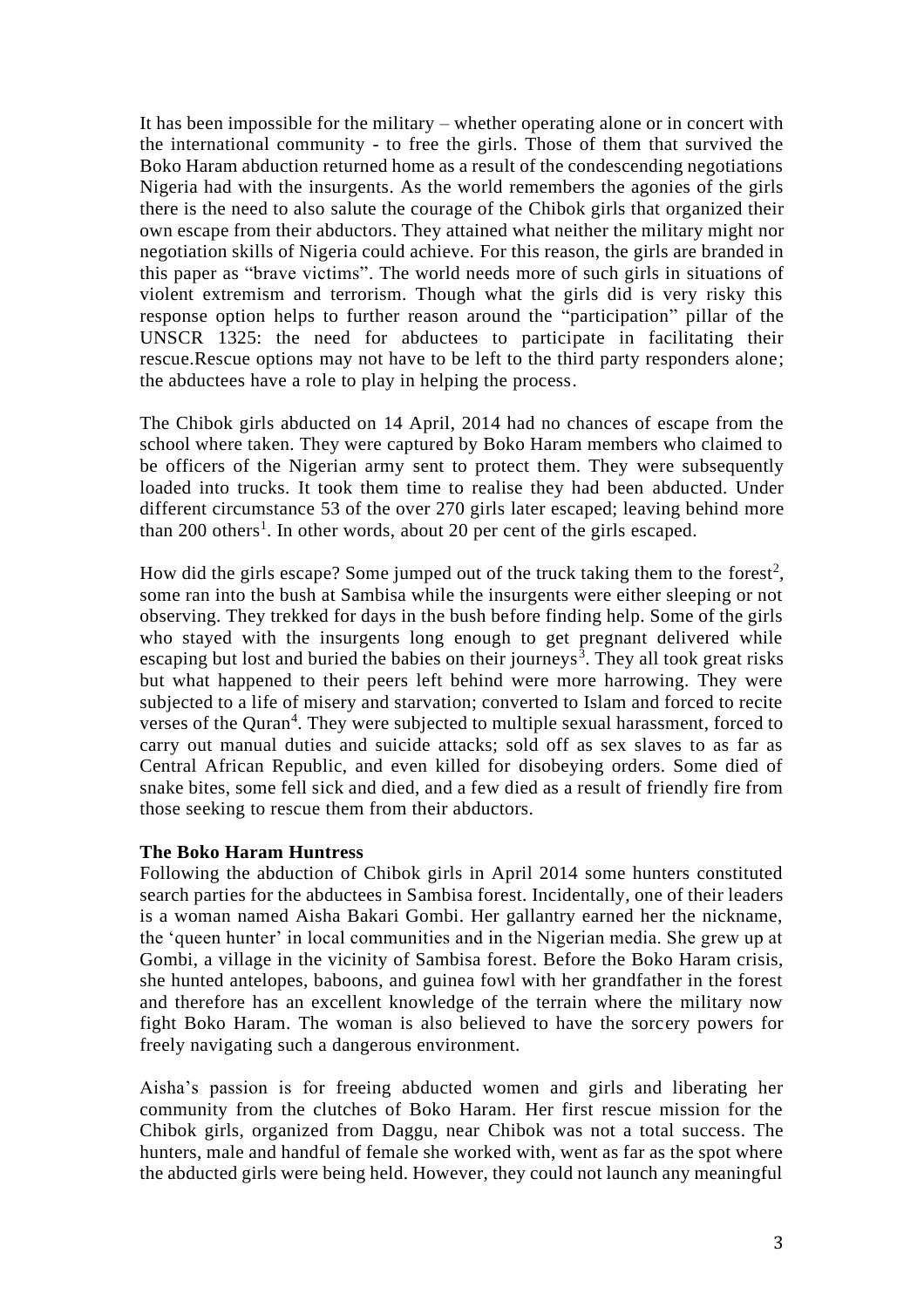attack because of the limited weapons at their disposal compared to what the Boko Haram members were having. Whereas Boko Haram is powerfully armed, has sophisticated drones and the capacity to down military aircrafts, Aisha only goes on her missions with a double-barrel shotgun. As she said, "We could free them if the military would give us better weapons."<sup>5</sup> . Her group work more on helping to rescue abducted girls and women and bringing to justice those harbouring them in the forest rather than being involved in full blast military operations.

So notable is Aisha's contributions to the counterinsurgency in the North East that Al Jazeera television had to do a 25-minute documentary on her titled *Aisha: Boko Haram Huntress<sup>6</sup> .* The filmmaker, Rosie Collyer, who spent a year in the North East region following Aisha and the Nigerian army on a number of missions, focused the production on Aisha's incredible bravery and championship<sup>7</sup>. In the film, she complained about her team's consistent inability to procure enough weapons for carrying out their missions. This problem happens probably because though the woman has a good relationship with the military they were opposed to her involvement in any unauthorized operations. What is considered authorized in this respect is when she is formally invited by the military to join rescue missions for abducted women and girls and not when she launches her independent operation. Even then, the woman does not get sufficient credit or reward for her exploits. Calling attention to this problem Al Jazeera observed that "Government troops are quick to call on Aisha for her skills but slow to reward her efforts financially…While she is unable to liberate many more captives held by Boko Haram due to a lack of resources, she will never stop trying"<sup>8</sup>.

Calling attention to the kind of collaborative work Aisha does, Rosie Collyer made reference to an occasion when she was invited by a familiar military officer to join the search for some seven women and four children abducted by Boko Haram from Daggu and taken deeper into Sambisa forest in February  $2017<sup>9</sup>$ . Her team responds timeously to such regular invitations and in the process is known to have facilitated the rescue of hundreds of people, most especially women and children. Their operations also lead to the arrest of several Boko Haram members.



Source: https://www.okayafrica.com/aisha-boko-haram-huntress-is-the-story-ofa-fearless-female-warrior-fighting-extremism-in-northern-nigeria/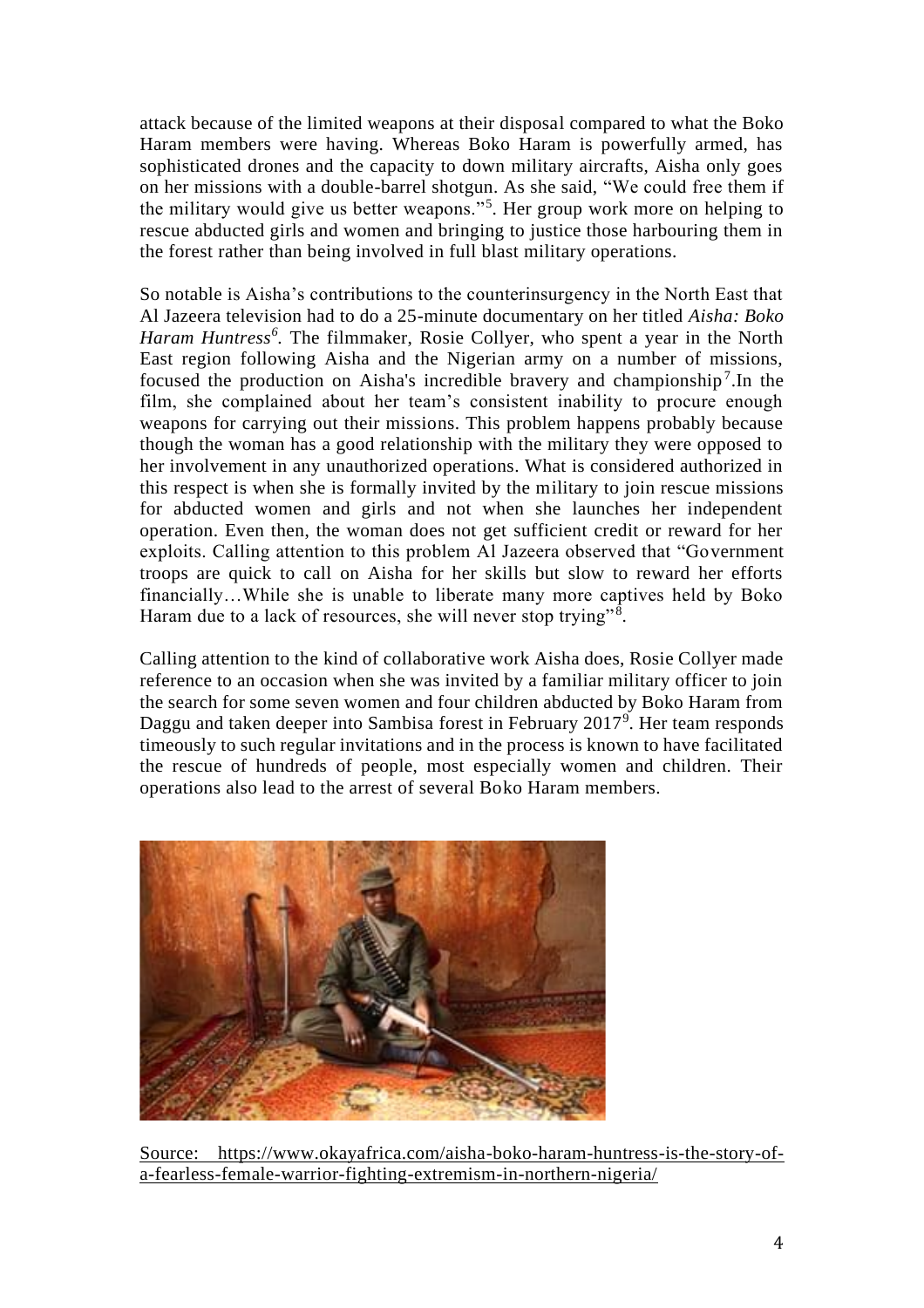The documentary provides detailed information on why and how Aisha got into counterinsurgency operations. She was motivated into action by the kind of devastations she saw Boko Haram cause in the communities around her in the North East. She is joined to hunt for the insurgents because of her experience as a professional hunter. She learnt the trade from childhood from her father and grandfather. One of the women in her team, Hamsat Hassan, claimed to have equally joined the band of hunters to avenge the abduction of her sister in 2015. That was the last she saw of the woman. As she said, "I couldn't fire a gun when I asked to join the Hunters' Association in a town also called Gombi, but all I knew was that I wanted to avenge the people who abducted my sister," $10$ .

Though a Muslim, Aisha believes in traditional spirit worship. Hence, her team members do not go out on any mission without carrying out appropriate protection rituals. In the forest, they communicate with one another using sign, animal and bird languages. While in the forest Aisha multitasks by teaching the other hunters how to identify medicinal plants and prepare secret potions that protect them from bullets and help to repress hunger and thirst for staying longer in the mission  $11$ . She acquired the skills from her grandfather and has continued to use them for the good of her immediate community.

## **Mama Boko Haram**

The third and last case considered in this paper is Aisha Wakil popularly known in Nigeria as "Mama Boko Haram". She is one of the biggest confidants of Boko Harm in Nigeria; the sect has a lot of respect for her. She helped to circumcise some of the sect members in their infancy and decided to stay close to them since then. Explaining the situation she said: "When I came here in 1989, some of the boys had reached circumcision age. I helped in circumcising them…the tradition here is that after circumcision, you're expected to kill a chicken for them then use fire or hot water on their 'something'. So I did all that for them". She became a "mother" to several of the youths long before the founder of Boko Haram, Muhammed Yusuf, arrived Maiduguri to start indoctrinating them. She visited, cooked for and played with several of the militants when they were growing. The last to join Aisha's social network was Yusuf, the founder of the Boko Haram. Commenting on this the woman said: "So when Mohammed Yusuf came, my relationship extended to him and his father-in-law. Like it is my tradition, every evening, I cook for people within and outside my home. So every evening, they all troop in here do come to eat"<sup>12</sup>. Included in the list of those that benefitted from Aisha's pots were some almajirai (Islamic school children) under Alhaji Fugu, Yusuf's father in law<sup>13</sup>. In other words, food contributed significantly to building the relationship between Aisha and some of the Boko Haram militants. Commenting on this, she said:

… because I am from the southern part of the country, I normally prepared southern dishes, which Yusuf had always come to eat. In fact, he liked my egusi soup very much, and we became very close when his father-in-law told him that I was the one who cooked the food. So anytime we met, he expressed delight and prayed that Almighty Allah would reward me, for he was eating from my pot and that was how I established a strong relationship with him,"14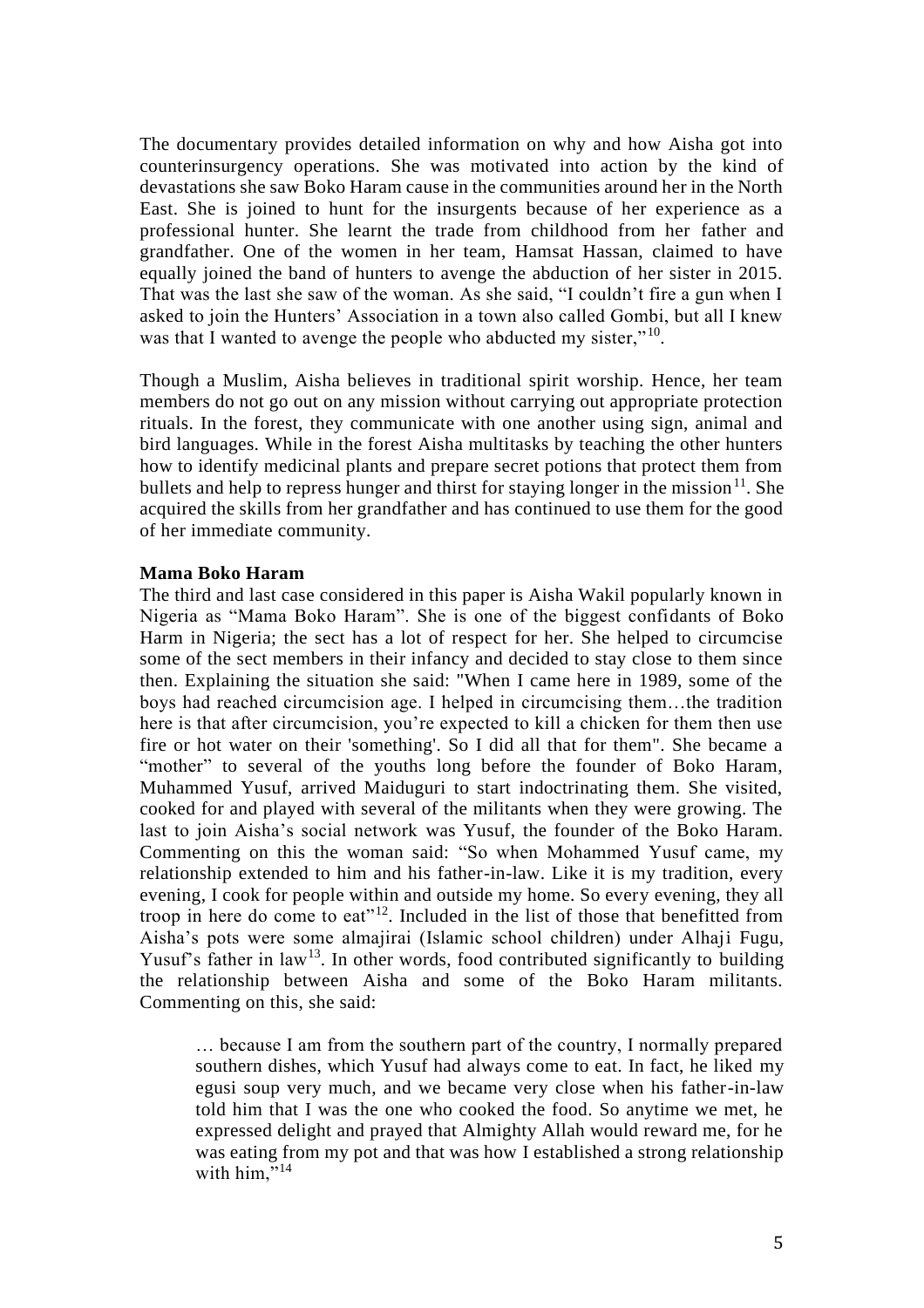The foregoing notwithstanding, Aisha's main focus was on her "children". She started to notice some negative changes in them when they started to return home late around 11 or 12 midnight from attending Muhammad Yusuf's lectures and preaching. According to her, "Soon, the children began to be conscious of themselves. It was then that the rumour started that they were planning a war. When I heard of it, I went straight to Muhammad Yusuf … When I realized that Muhammad Yusuf was frequently being arrested, detained and released, I went to Baba Fugu<sup>15</sup> and asked him why his son-in-law was always being detained? But I learnt he was always preaching things the government didn't like and insulting them." She staged a number of protests towards halting the radicalization process; she counsel the youths around her on the need for peace. She continued to counsel the Boko Haram members after they resorted to revolutionary violence. She was quoted during one of the outings to have said: "My sons, I have been begging you since in silence to come out and state your grievances and stop destroying your homeland. Please come out and state your grievances and stop these killings"<sup>16</sup>.

Beyond the food she provided them before the escalation of the Boko Haram crisis Aisha is respected for several other reasons. The woman came from the Christian dominated Enugu State in South eastern Nigeria but converted to the religion of Islam when she got married to Wakil Gana a judicial officer in Borno State in appreciation of the man's excellent character. She studied Law at the University of Maiduguri and soon became respected by the society as a human rights activist working with the National Human Rights Commission (NHRC) in Borno State as a specialist in Alternative Dispute Resolution  $(ADR)^{17}$ .



Though opposed to western education, the youth in the Boko Haram movement must have been in love with how Aisha used her legal training probably to help secure the release of some of them detained at the early stage of the crisis. Unlike her kind of educated persons in Northern Nigeria, Aisha was never seen in the public without being fully veiled from the crown of her head to the sole of her feet. So much is the respect they have for her that she helped to secure the release of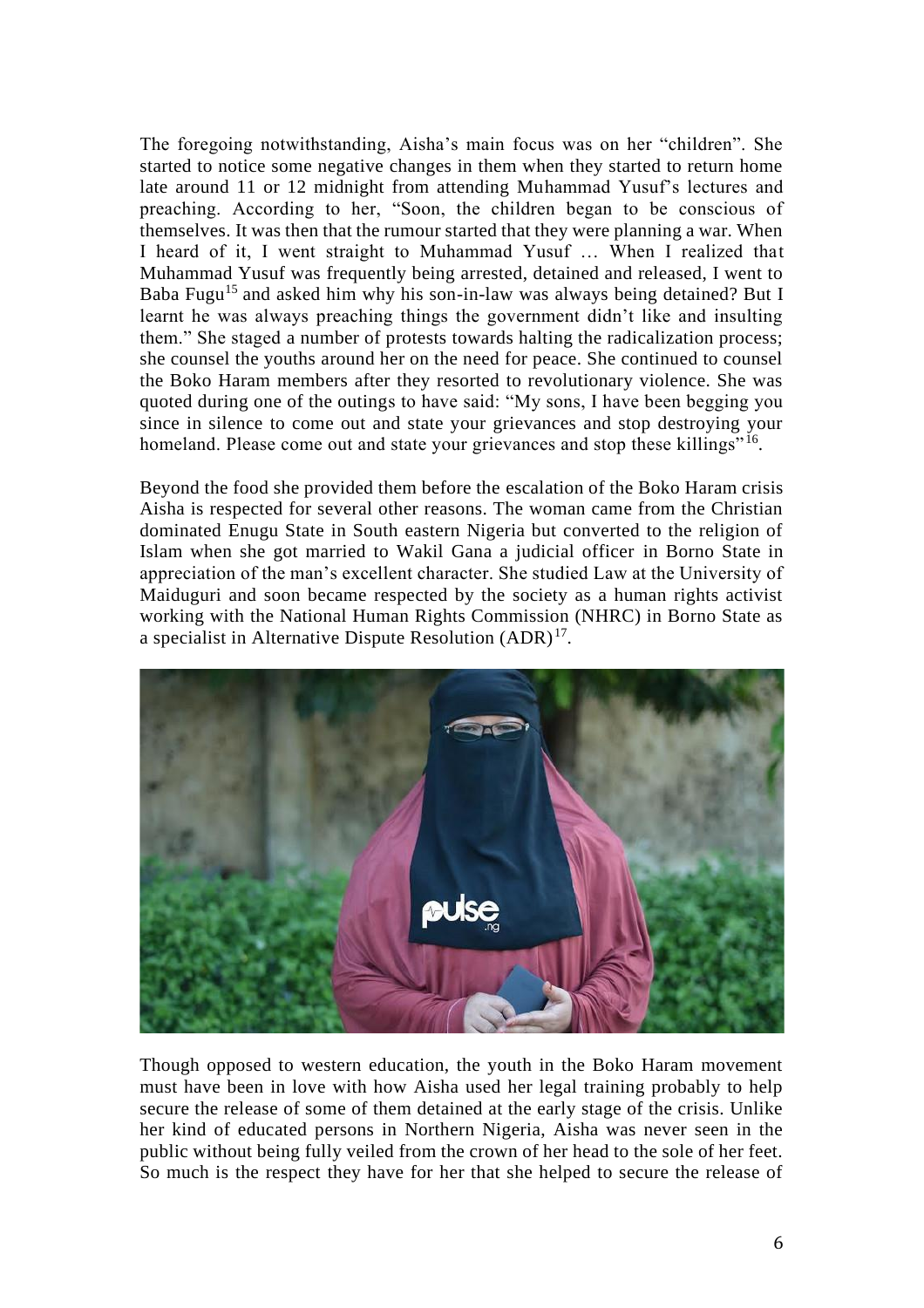several persons abducted by Boko Haram simply by placing a call to them. Commenting on this she said: "I have released so many people that were kidnapped. I will just call them and say 'you took my house girl or sister or best friend' meanwhile I do not know these people and they would be released"<sup>18</sup>. It was through her that Nigerians and the international community got to learn that the girls abducted in Dapchi in 2018 were actually taken by Boko Haram and not any other terrorist group.

She tried severally to make the federal government negotiate with the insurgents through her but the efforts were rebuffed. However, she was appointed a member of the Committee set up by the administration of President Goodluck Jonathan in 2013 to negotiate with Boko Haram. The Committee could not meet because of the disagreement between the government and the insurgents about representation and the agenda for the dialogue process. Unable to properly place the woman's stand in the fight against Boko Haram, the government had to declare Aisha wanted in August 2016 alongside a journalist, Ahmad Salkida, to whom Boko Haram members were always sending their breaking news. Also declared wanted at the time was Ahmed Bolori, alias "Peace Ambassador". They were accused of being accomplices of the Boko Haram sect. This happened shortly after Boko Haram released a video showing some of the abducted Chibok schoolgirls were still alive.Aisha was believed to have helped to procure the video. The woman and the others werelater released.

Barrister Denise Ritchie, a New Zealand-based barrister and founder of Stop Demand Foundation, regarded the declaration of Aisha as being wanted to be illadvised. Rather than declare her wanted she expected the government to have seen the relationship between the woman and Boko Haram as an evidence that the latter is approachable and would have respected her as a mediator in ending the Boko Haram crisis quickly. She observed that "Boko Haram spokesmen have previously said that they would be willing to talk with the government through Ms Wakil, also known as 'Mama Boko Haram..,So it is unfathomable that to date no one from the Buhari-led government has approached Aisha Wakil to explore facilitating such a meeting. More so, given that in March this year I attended with Ms Wakil, two meetings with Boko Haram representatives in Maiduguri…How is that a New Zealand woman visiting Maiduguri can attend with the woman dubbed 'Mama Boko Haram', two meetings with key Boko Haram representatives while the government has made no attempt to arrange even one such meeting through her?... Aisha Wakil is highly respected by many. She is highly regarded by many within Boko Haram"<sup>19</sup>. Denise argued that the environment of the meeting that she attended with the representatives of Boko Haram in Maiduguri, including two commanders of the sect, suggested to her that the Islamists are 'approachable and respectful" as several issues including the Chibok girls were discussed with them. It was at that meeting that Aisha got the video evidence that the Chibok girls were still alive.

#### **Conclusion**

The position of this paper is that there is more to the experiences of women and girls in Nigeria's Boko Haram crisis than that of victimhood; they also participate as interveners. The three cases above graphically illustrate how courageous some women could be in situations of armed conflict. The Chibok girls that escaped from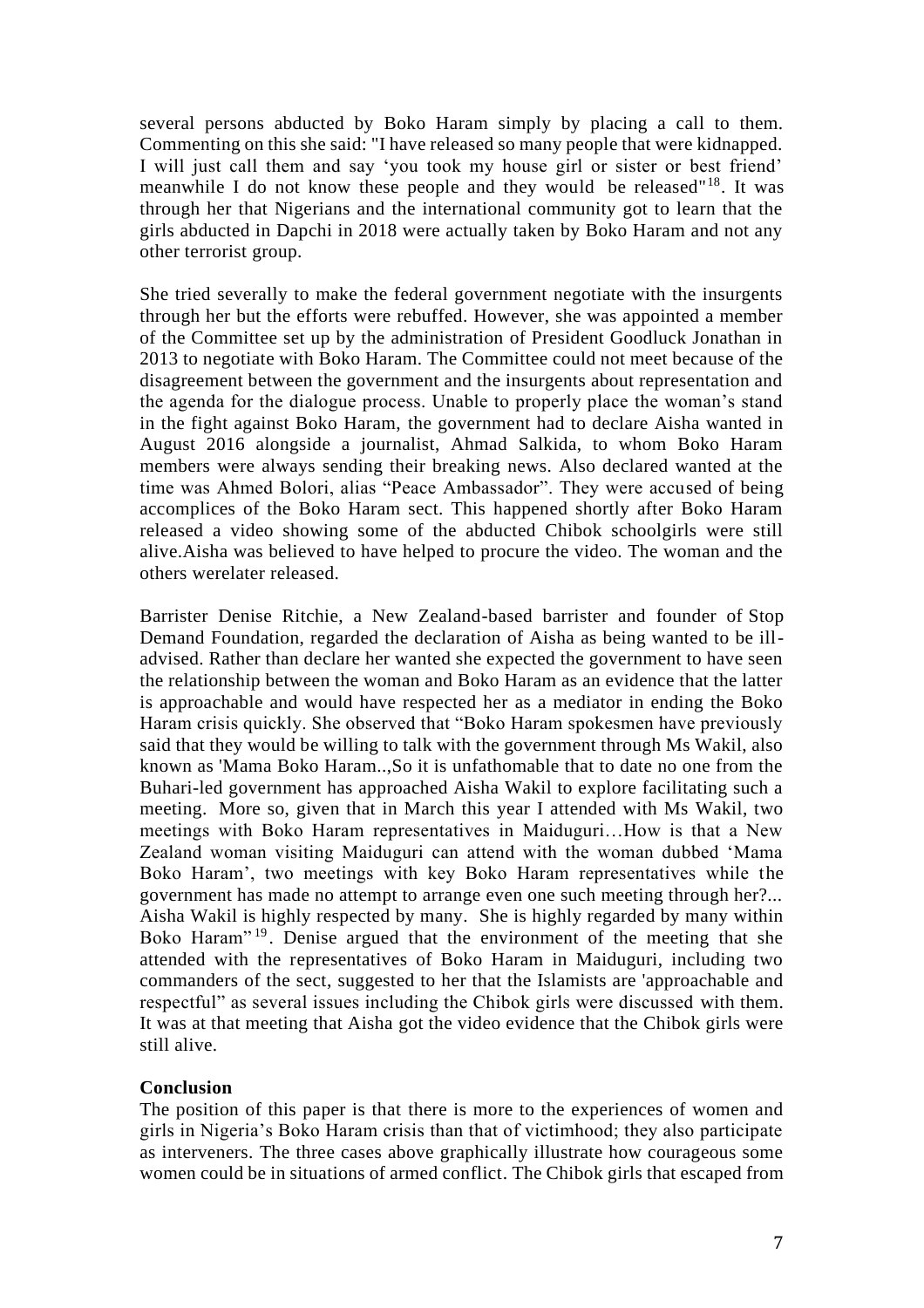Boko Haram could have been killed while escaping but they took the risk. Aisha the huntress took a great risk going after the well-armed Boko Haram members with her double barrel gun. Her case reminds us of the need for governments to get more women recruited into security services. Mama Boko Haram too has what it takes to facilitate a peace meeting between the Nigerian state and Boko Haram but she has not been given the needed safe space. Her case reminds us of the need for government to accommodate more women mediators in their processes. What all of these issues have shown is that given the right support, Nigerian women and girls have a lot to contribute to the management of violent extremism in Nigeria most especially in the contexts of the UNSCR 1325. The Nigerian situation provides some cursory international lessons.

<sup>6</sup><https://www.youtube.com/watch?v=SQDF7tIbhkw>

<sup>9</sup> Collyer (op. cit.)

 $10$  Ibid.

11 Collyer, R. (2018). "Filmaker's view", Al Jazeera, 12 April. https://www.aljazeera.com/programmes/witness/2018/04/boko-haram-huntress-180409084625309.html

**<sup>12</sup>** Adaoyichie, G. (2016). Meet Igbo woman who circumcised Boko Haram members. *Pulse*, 6 September**,**[https://www.pulse.ng/news/local/aisha-wakil-meet](https://www.pulse.ng/news/local/aisha-wakil-meet-igbo-woman-who-circumcised-boko-haram-members-video/wzlgj34)[igbo-woman-who-circumcised-boko-haram-members-video/wzlgj34](https://www.pulse.ng/news/local/aisha-wakil-meet-igbo-woman-who-circumcised-boko-haram-members-video/wzlgj34)

<sup>1</sup> BBC News, "Nigeria abductions: Chibok raid warnings 'ignored'", BBC News, 9 May 2014, https://www.bbc.com/news/world-africa-27344863

 $2$  Mark, M. (2015). Chibok girls who escaped Boko Haram defy militants by returning to school. *The Guardian* (London), 3 February, https://www.theguardian.com/world/2015/feb/03/chibok-girls-escaped-bokoharam-new-fear-return-school

 $3$  For the testimonies of some of the girls kindly watch the YouTube "These girls escaped Boko Haram…", https://www.youtube.com/watch?v=v3lGwWPlvSE

<sup>&</sup>lt;sup>4</sup> Watch the YouTube "What happened to the girls kidnapped by Boko Haram", [https://www.youtube.com/watch?v=EnkJSntktBQ;](https://www.youtube.com/watch?v=EnkJSntktBQ) also "Kidnapping survivor on her amazing escape from Boko Haram", [https://www.youtube.com/watch?v=j0qj](https://www.youtube.com/watch?v=j0qj-dps1e0)[dps1e0](https://www.youtube.com/watch?v=j0qj-dps1e0)

<sup>&</sup>lt;sup>5</sup> Collyer, R. (2017). Meet Aisha, a former antelope hunter who now tracks Boko Haram. *The Guardian* (London), 8 February. https://www.theguardian.com/world/2017/feb/08/antelope-hunter-boko-haramnigeria

<sup>&</sup>lt;sup>7</sup>Durosomo, D. (2018). Aisha: Boko Haram huntress': Is the story of a fearless female warrior fighting extremism in northern Nigeria, *Okayafrica*, 16 March 2018, https://www.okayafrica.com/aisha-boko-haram-huntress-is-the-story-of-afearless-female-warrior-fighting-extremism-in-northern-nigeria/

<sup>8</sup> Al Jazeera (2018). Aisha: Boko Haram huntress. *Witness*, 12 April 2018, https://www.aljazeera.com/programmes/witness/2018/04/boko-haram-huntress-180409084625309.html

<sup>13</sup> Vanguard (2016). The woman, Aisha Wakil, Boko Haram calls mummy is Igbo. *Vanguard*, 20 August, https://www.vanguardngr.com/2016/08/the-woman-aisha-wakil-boko-haram-calls-mummy-isigbo/

<sup>14</sup> Ibid.